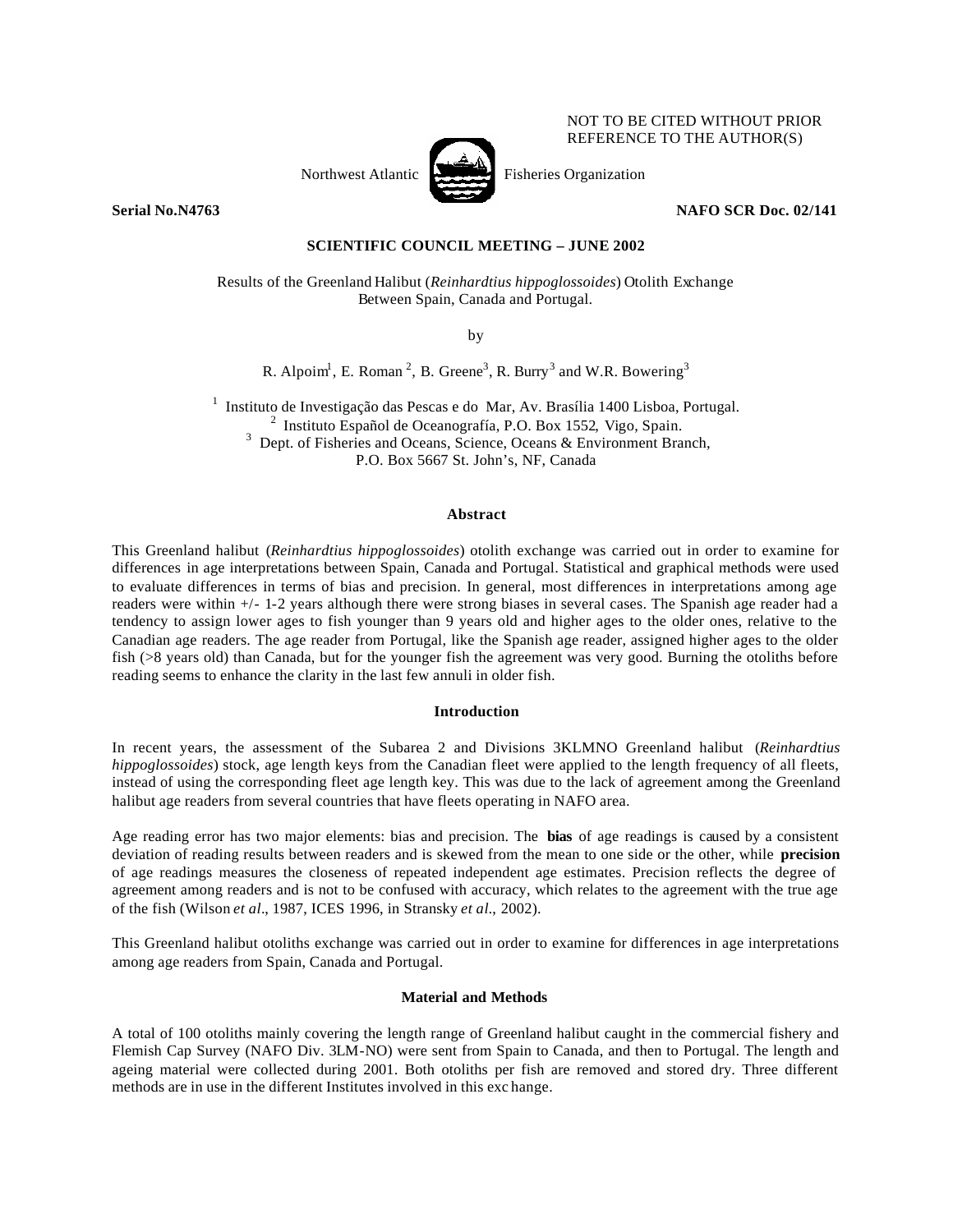In Spain, Esther Roman (**ESP**) read the otoliths. Both otoliths have been stored in small vials and soaked in glycerine-alcohol (10:90) for approximately 12 hours prior to examination, which made the hyaline-opaque zones more distinct. Left/right otoliths were examined under binocular microscope with reflected light illuminator inclined at 45-60 degrees at magnifications of 10-16x. Under reflected light, winter zones (hyaline) appear dark and summer (opaque) zones are white. Otoliths are placed in black plastic or clear glass holders with a black base or background and then immersed in the wetting agent (glycerine-alcohol) for viewing. The ages were assigned by observing the prepared otoliths. Interpretation of age was some times difficult, especially for fish over 10 years old.

In Canada, two St. John's Greenland halibut age readers (Brian Greene - **CAN1** and Randy Burry - **CAN2**) read the otoliths. The methodology was the same for each reader but each set of readings was done independently. Untreated otoliths were placed in a black watch glass (small bowl) and were covered with 95% ethanol. The otoliths were then read at approximately 10x magnification in reflected light, convex side up. For this exchange Canada decided not to grind any of the otoliths so as not to interfere with any future readers.

In Portugal, Ricardo Alpoim read the otoliths. Two methods was used to prepare the otoliths:

**PRT1** - the otoliths were immersed in immersion oil for 24 hours and then read.

**PRT2** - the otoliths were soaked in glycerine-thymol (50:50) for approximately 72 hours, and after that burned in a oven for 30 min at 200ºC (Godinho and Alpoim, 1997), then were immersed in immersion oil for 24 hours and then read. This method is the one used regularly in Portugal coming from the Reyjavik workshop 1996.

In both methods the otoliths were read at approximately 10x magnification in reflected polarised light, in most otoliths convex side up, but for the bigger ones changing between the convex and the concave size up was needed. The second lecture was made one week after the first, without looking to the first results.

For the comparison of bias and precision between readers a set of statistical tests and graphical methods were applied.

Simple linear regression analysis, the parametric paired *t*-test and the nonparametric Wilcoxon matched-pairs rank test were used for detect bias. The slope and intercept of simple linear regressions are tested for significant differences ( $\alpha$  = 0.05) from 1.0 and 0, respectively. The parametric paired *t*-test and the nonparametric Wilcoxon matched pairs rank test are used to detect significant differences from a paired difference of 0. Error terms are 95% confidence limits. Age bias plots are presented to visual detect the systematic age differences between readers, Each error bar represents the 95% confidence interval about the mean age assigned by one ager for all fish assigned a given age by a second ager. This allowed the detection of linear and nonlinear bias (Campana *et al.,* 1995).

The traditional index of precision in ageing studies, percent agreement, is gradually falling out of favor, because percent agreement may vary substantially among species and within a species. Beamish and Fournier (1981) illustrated this point by nothing that 95% agreement of two readers to within 1 year can be poor precision for ageing Pacific cod (*Gadus macrocephalus*), given the few year-classes in the fishery, but 95% agreement to within 5 years can be good precision for spiny dogfish (*Squalus acanthias*), given this species' 60year longevity. Beamish and Fournier (1981), therefore, suggested an average percent error, which is dependent on the average age of the fish species observed. Chang (1982) modified this index to a coefficient of variation, substituting the absolute deviation by the standard deviation from the mean age (Campana *et al*., 1995). Besides these indices, the correlation coefficient *r* is given to evaluate the fraction of variation explained by the linear relationship between readers or otolith preparation methods.

#### **Results**

Table 1 and panels A and B from Fig. 1 to 10 presents the results of the statistical tests for detection of bias between readers.

The regression analysis shows some bias between all readers with the exception of CAN/PRT1 and CAN1/CAN2. This bias is more accentuated between ESP and CAN. Between CAN/PRT1, CAN1/CAN2 and PRT1/PRT2 the intercept gives close to zero.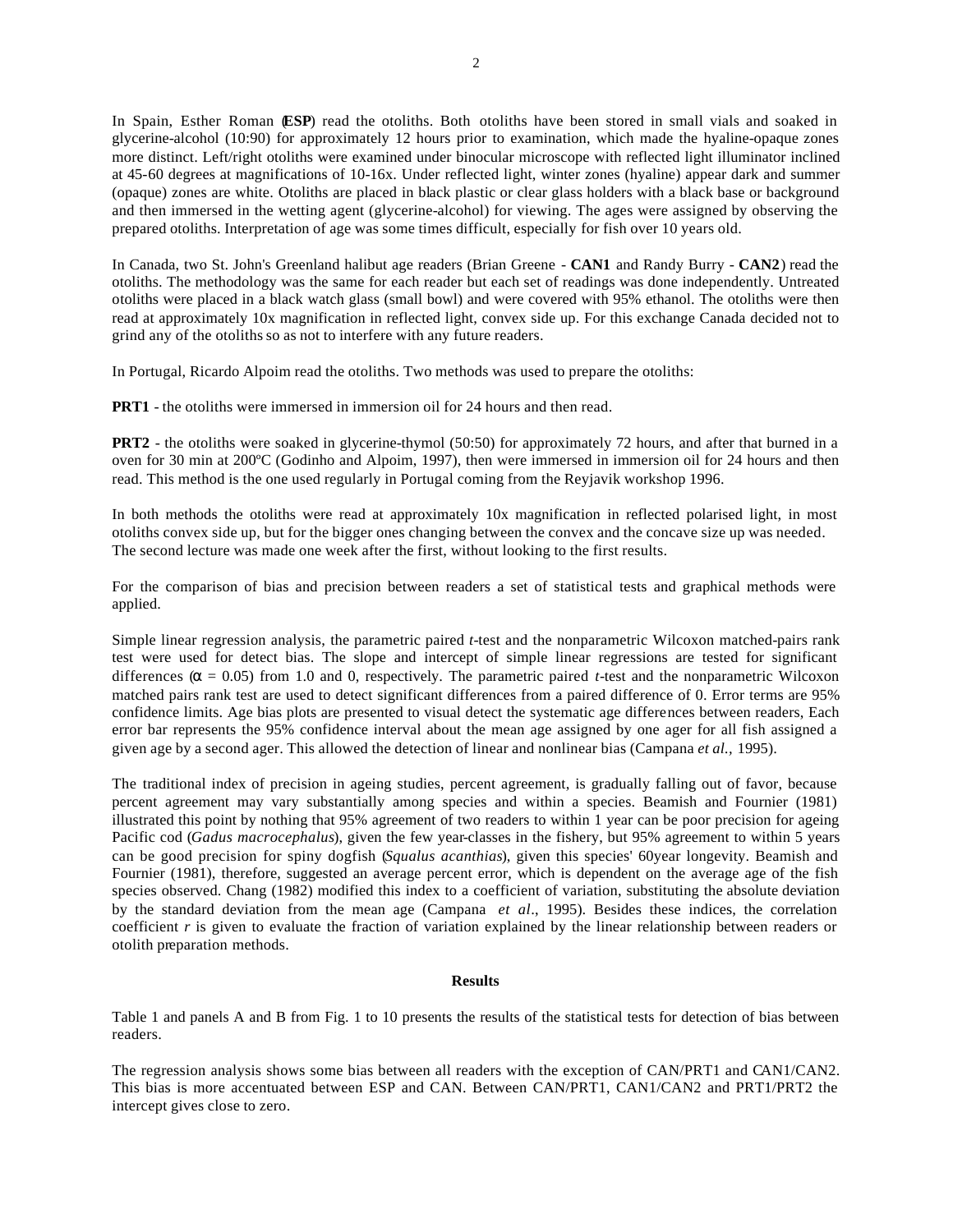By the paired *t*-test with 95% significance levels, between all the readers a mean pair difference from 0.21 to 0.69 years old is observed, with the exception between ESP and CAN that the mean pair difference is close to zero.

The Wilcoxon test shows the same results as the paired *t*-test.

From the plots bias is detected also between some readers been the main difference that CAN give less age than ESP and PRT to the older fish (around >9 years old).

Table 2 and panels C and D from Fig. 1 to 10 presents the results of measures of precision between readers.

The correlation coefficient is relatively high between readers, but the percent of agreement (tolerance  $+/-0$  years) is low (from 37 to 52% with the exception of PRT1/PRT2).

The other two measures, the coefficient of variation (CV) and the average percent error (APE), gives apparent high levels of precision between all the readers however precision is lower between ESP and CAN and higher between PRT1 and PRT2.

From the plots the percent of agreement decrease between readers with the ageing of older fish. If the tolerance is set in +/- 2 years old the percent of agreement between readers increase to levels higher than 90%. The CV by age is relative stable along the age range, showing sometimes less precision between readers in the younger or older ages.

### **Conclusions**

Although most of the differences in age interpretations were within one to two years, there were strong biases in several cases.

The Spanish age reader had a tendency to assign lower ages to fish younger than 9 years old and higher ages to the older ones, relative to the Canadian age readers. This can be observed in the age-bias plots and in the regression but the t-test or the Wilcoxon test does not detect it.

The age reader from Portugal, like the Spanish age reader, assigned higher ages to the older fish (>8 years old) than Canada, but for the younger fish the agreement was very good.

Burning the otoliths before reading seems to enhance the last few annuli from the older fish.

#### **References**

- BEAMISH, R. J. and D. A. FOURNIER. 1981. A method for comparing the precision of a set of age determinations. *Can. J. Fish. Aquat. Sci.*, 38: 982-983.
- CAMPANA, S. E., M. C. ANNAND, and J. I. McMILLAN. 1995. Graphical and statistical methods for determining the consistency of age determinations. *Trans. Am. Fish. Soc.*, 124: 131-138.
- CHANG, W. Y. B. 1982. A statistical method for evaluating the reproducibility of age determination. *Can. J. Fish. Aquat. Sci.*, 39: 1208-1210.
- CONOVER, W. J. 1998. *Practical nonparametric statistics.* 3rd ed., John Wiley & Sons, New York, 584 pp.
- GODINHO, L. and R. Alpoim, 1997**.** Essays on baking tecnique of Greenland halibut otoliths for ageing purposes. *NAFO SCR Doc.* 97/67, Ser. No N2901, 3pp.

ICES 1996. Report of the workshop on age reading of *Sebastes* spp. *ICES C.M.* 1996/G:1, 32 pp.

- STRANSKY, C., S. GUÐMUNDSDÓTTIR, Þ. SIGURÐSSON, SV. LEMVIG, and K. NEDREAAS. 2002. Age readings of *Sebastes mentella* otoliths: bias and precision between readers. NAFO SCR Doc 02/26, Serial nº N4632, 11 p.
- WILSON, C. W., R. J. BEAMISH, K. D. BROTHERS, K. D. CARLANDER, J. M. CASSELMAN, J. M. DEAN, A. JEARLD Jr., E. D. PRINCE, and A. WILD. 1987. Glossary. *In*: Age and growth of fish. Summerfelt, R.C. and G.E. Hall, G.E. (eds.), Iowa State University Press, Ames, Iowa, pp. 527-530.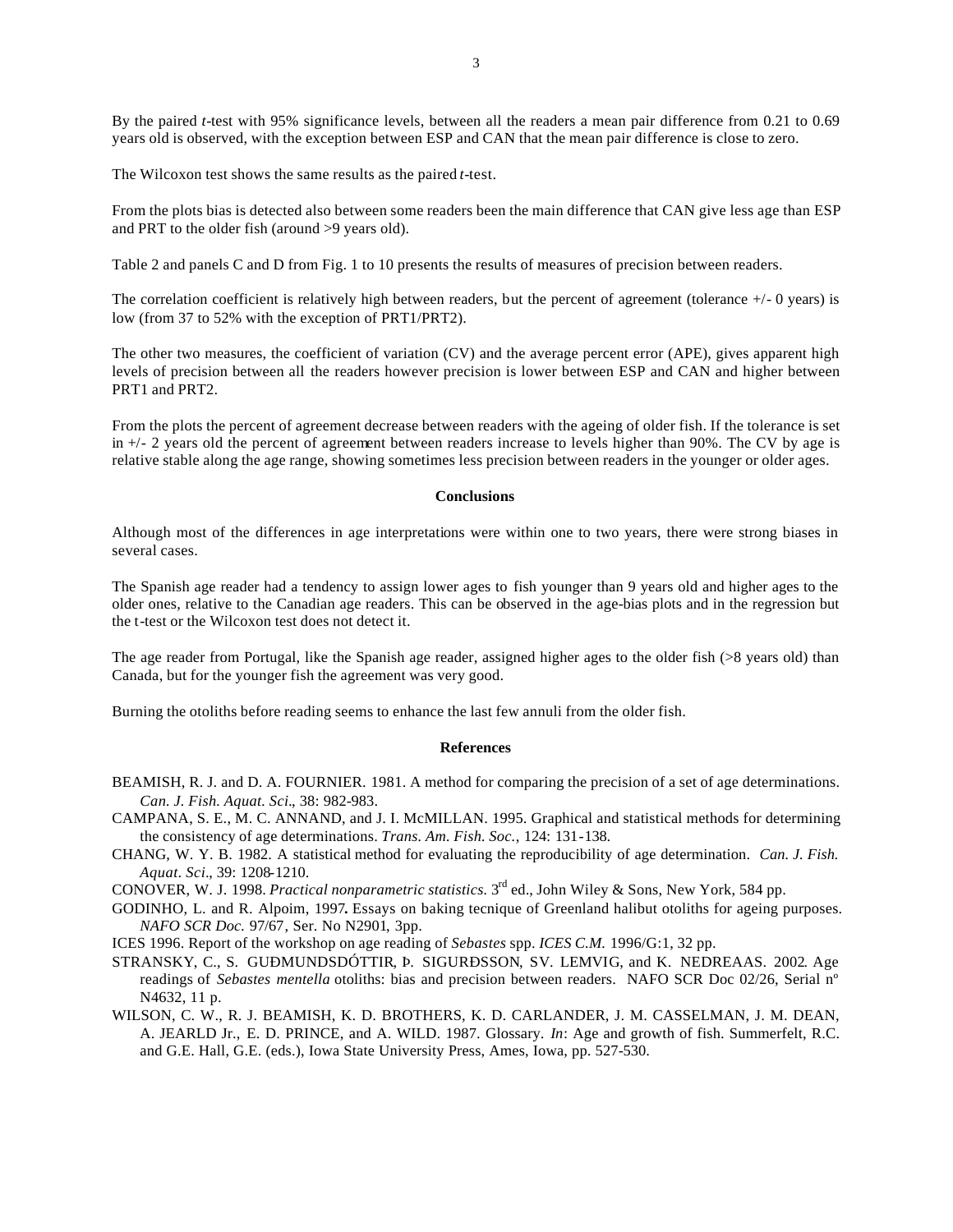|                                                | CAN1             | CAN <sub>2</sub> | PRT1            | PRT <sub>2</sub> | CAN <sub>2</sub> | PRT1            | PRT <sub>2</sub> | PRT1             | PRT <sub>2</sub> | PRT <sub>2</sub> |
|------------------------------------------------|------------------|------------------|-----------------|------------------|------------------|-----------------|------------------|------------------|------------------|------------------|
|                                                | versus           | versus           | versus          | versus           | versus           | versus          | versus           | versus           | versus           | versus           |
|                                                | <b>ESP</b>       | <b>ESP</b>       | <b>ESP</b>      | <b>ESP</b>       | CAN1             | CAN1            | CAN1             | CAN <sub>2</sub> | CAN <sub>2</sub> | PRT1             |
| Statistic                                      | $(N = 100)$      | $(N = 100)$      | $(N = 100)$     | $(N = 100)$      | $(N = 100)$      | $(N = 100)$     | $(N = 100)$      | $(N = 100)$      | $(N = 100)$      | $(N = 100)$      |
| <b>Regression</b>                              |                  |                  |                 |                  |                  |                 |                  |                  |                  |                  |
| Slope                                          | $0.76 \pm 0.05$  | $0.78 \pm 0.05$  | $0.87 \pm 0.04$ | $0.93 \pm 0.04$  | $0.96 \pm 0.06$  | $1.04 \pm 0.07$ | $1.11 \pm 0.06$  | $1.02 \pm 0.06$  | $1.09 \pm 0.06$  | $1.04 \pm 0.03$  |
| P                                              | 0.000            | 0.000            | 0.000           | 0.002            | 0.301            | 0.233           | 0.002            | 0.424            | 0.004            | 0.008            |
| Intercept                                      | $1.51 \pm 0.48$  | $1.60 \pm 0.48$  | $1.16 \pm 0.38$ | $0.96 \pm 0.37$  | $0.45 \pm 0.50$  | $0.14 \pm 0.57$ | $-0.1 \pm 0.56$  | $0.03 \pm 0.57$  | $-0.2 \pm 0.54$  | $-0.1 \pm 0.28$  |
| $\boldsymbol{P}$                               | 0.000            | 0.000            | 0.000           | 0.000            | 0.079            | 0.630           | 0.583            | 0.896            | 0.331            | 0.385            |
| <b>Paired t-test</b>                           |                  |                  |                 |                  |                  |                 |                  |                  |                  |                  |
| Mean paired difference                         | $-0.25 \pm 0.28$ | $-0.04 \pm 0.27$ | $0.21 \pm 0.19$ | $0.44 \pm 0.17$  | $0.21 \pm 0.20$  | $0.46 \pm 0.22$ | $0.69 \pm 0.23$  | $0.25 \pm 0.22$  | $0.48 \pm 0.22$  | $0.23 \pm 0.12$  |
| P                                              | 0.087            | 0.776            | 0.042           | 0.000            | 0.044            | 0.000           | 0.000            | 0.031            | 0.000            | 0.000            |
| <b>Wilcoxon</b> test                           |                  |                  |                 |                  |                  |                 |                  |                  |                  |                  |
| Positive ranks                                 | 31               | 34               | 40              | 43               | 36               | 36              | 43               | 28               | 39               | 24               |
| Negative ranks                                 | 32               | 29               | 16              | 8                | 20               | 12              | 8                | 21               | 14               | 5                |
| Ties                                           | 37               | 37               | 44              | 49               | 44               | 52              | 49               | 51               | 47               | 71               |
| $\boldsymbol{P}$                               | 0.122            | 0.943            | 0.034           | 0.000            | 0.083            | 0.000           | 0.000            | 0.046            | 0.000            | 0.001            |
| Tab. 2: Measures of precision between readers: |                  |                  |                 |                  |                  |                 |                  |                  |                  |                  |
|                                                | CAN1             | CAN <sub>2</sub> | PRT1            | PRT <sub>2</sub> | CAN <sub>2</sub> | PRT1            | PRT <sub>2</sub> | PRT1             | PRT <sub>2</sub> | PRT <sub>2</sub> |
|                                                | versus           | versus           | versus          | versus           | versus           | versus          | versus           | versus           | versus           | versus           |
|                                                | <b>ESP</b>       | <b>ESP</b>       | <b>ESP</b>      | <b>ESP</b>       | CAN1             | CAN1            | CAN1             | CAN <sub>2</sub> | CAN <sub>2</sub> | PRT1             |
| Statistic or index                             | $(N = 100)$      | $(N = 100)$      | $(N = 100)$     | $(N = 100)$      | $(N = 100)$      | $(N = 100)$     | $(N = 100)$      | $(N = 100)$      | $(N = 100)$      | $(N = 100)$      |
| Correlation coefficient (r)                    | 0.938            | 0.941            | 0.968           | 0.973            | 0.950            | 0.946           | 0.954            | 0.948            | 0.957            | 0.987            |
| Coefficient of variation $(\%)$ <sup>*</sup>   | 9.13             | 9.58             | 7.21            | 7.03             | 6.45             | 5.81            | 6.34             | 6.19             | 6.38             | 2.61             |
| Average percent error                          | 6.46             | 6.78             | 5.10            | 4.97             | 4.56             | 4.11            | 4.48             | 4.37             | 4.51             | 1.84             |
| Percent agreement                              | 37.0             | 37.0             | 44.0            | 49.0             | 44.0             | 52.0            | 49.0             | 51.0             | 47.0             | 71.0             |

#### **Tab. 1: Statistical tests for the detection of bias between readers.**

<sup>a</sup> from Chang (1982)

 $<sup>b</sup>$  from Beamish and Fournier (1981)</sup>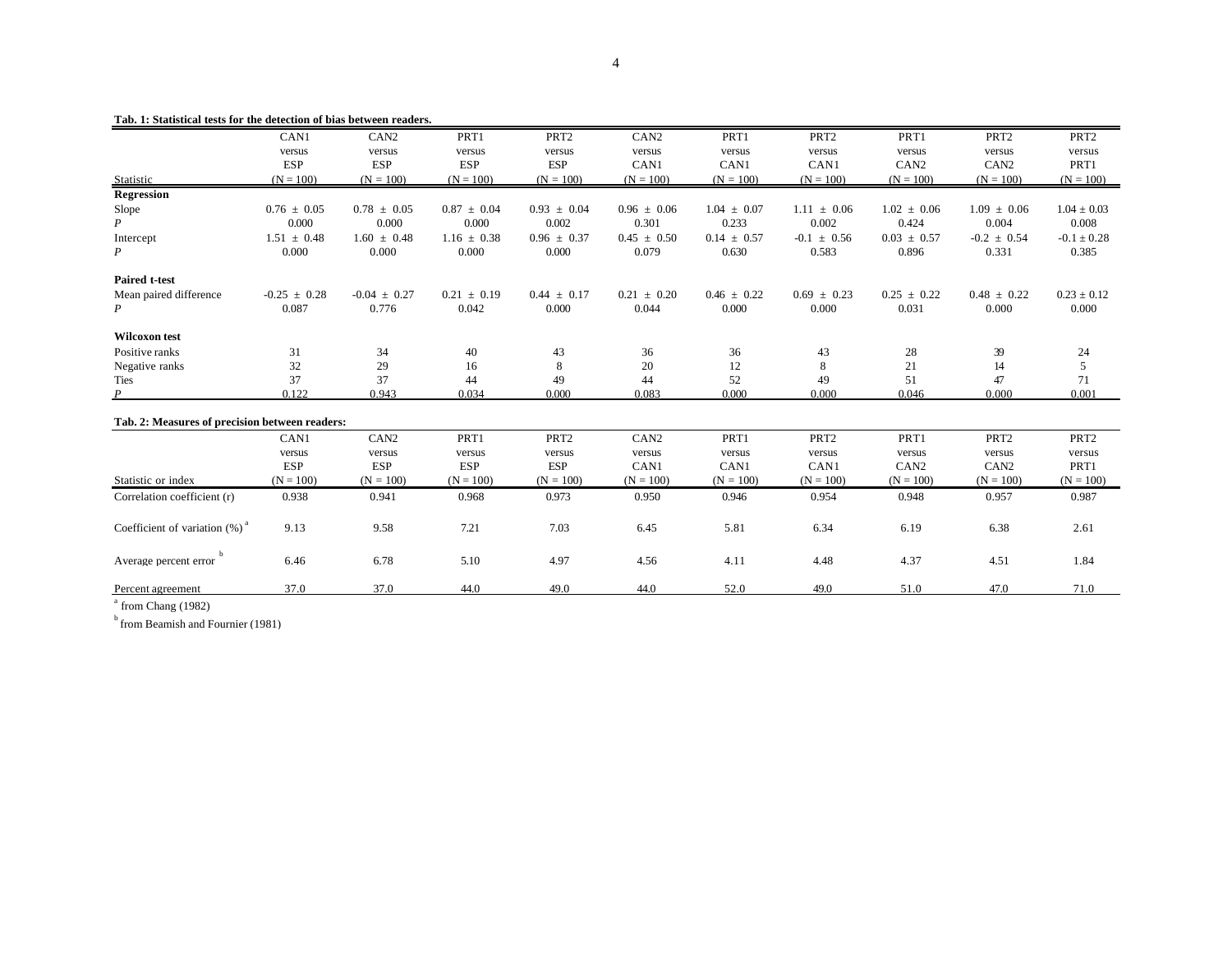

A - Age bias graphs. Each error bar represents the 95% confidence interval about the mean age assigned by one reader for all fish assigned a given age by a second ager. The 1:1 equivalence (solid line) is also indicated.

 $-cv$ 



B - Differences (years) in age estimates between paired age readers. Each point represents one or more observations of an individual fish.



C - Coefficient of variation (CV) and percent agreement for two of the pairwise age comparisons.

**Age estimated by ESP**

 $\Omega$ 

20

40

60

**Precision of CAN1 with ESP (%)**

Precision of CAN1 with ESP (%)

80

100

120

D - Percent agreement for reader comparisionsfor a tolerance level of +/- 0 to +/- 6 years applied to all age groups assigned by ESP.

**Fig. 1: Graphical methods for comparison between readers: ESP and CAN1**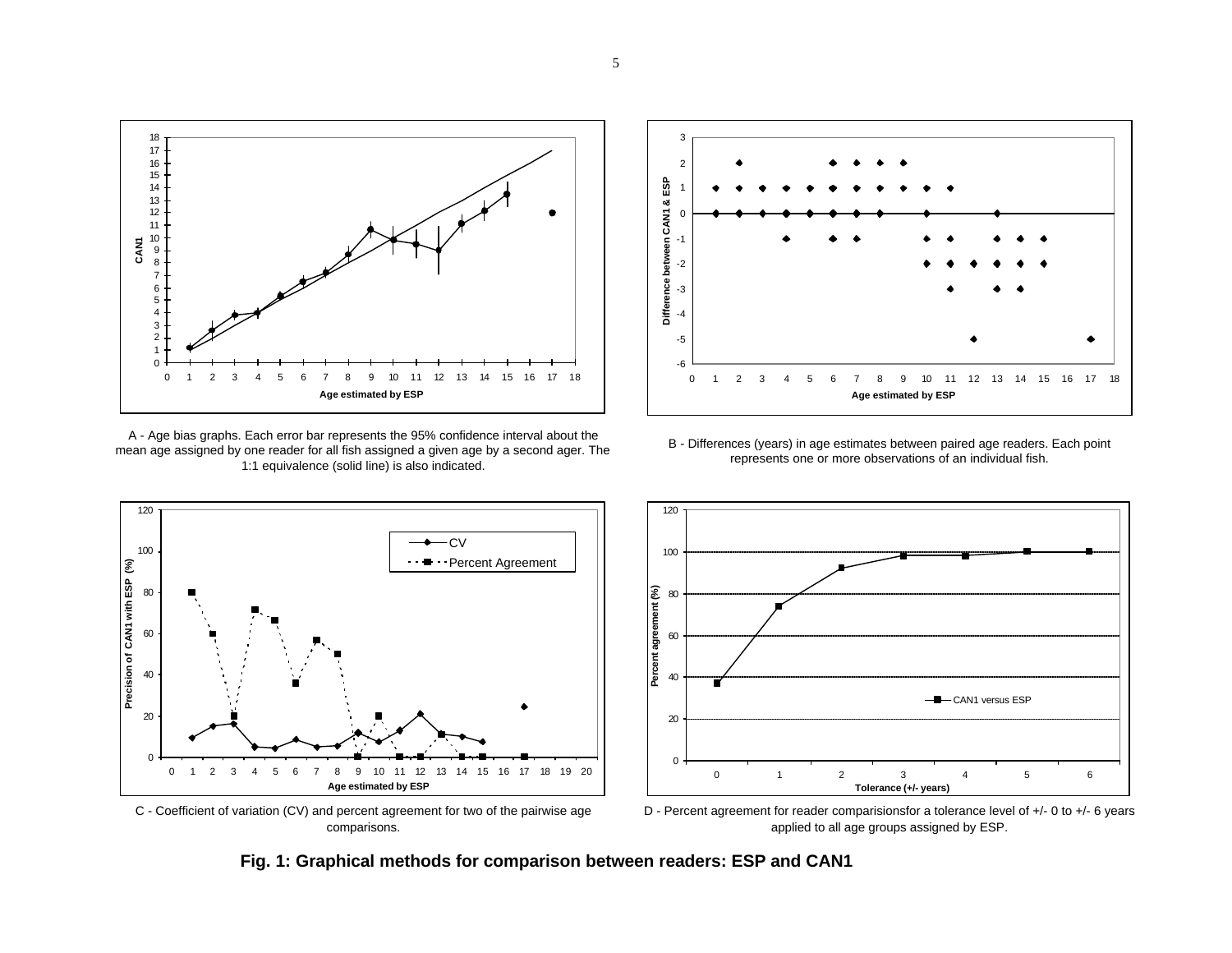

A - Age bias graphs. Each error bar represents the 95% confidence interval about the mean age assigned by one reader for all fish assigned a given age by a second ager. The 1:1 equivalence (solid line) is also indicated.



C - Coefficient of variation (CV) and percent agreement for two of the pairwise age comparisons.





D - Percent agreement for reader comparisionsfor a tolerance level of +/- 0 to +/- 6 years applied to all age groups assigned by ESP.

**Fig. 2: Graphical methods for comparison between readers: ESP and CAN2**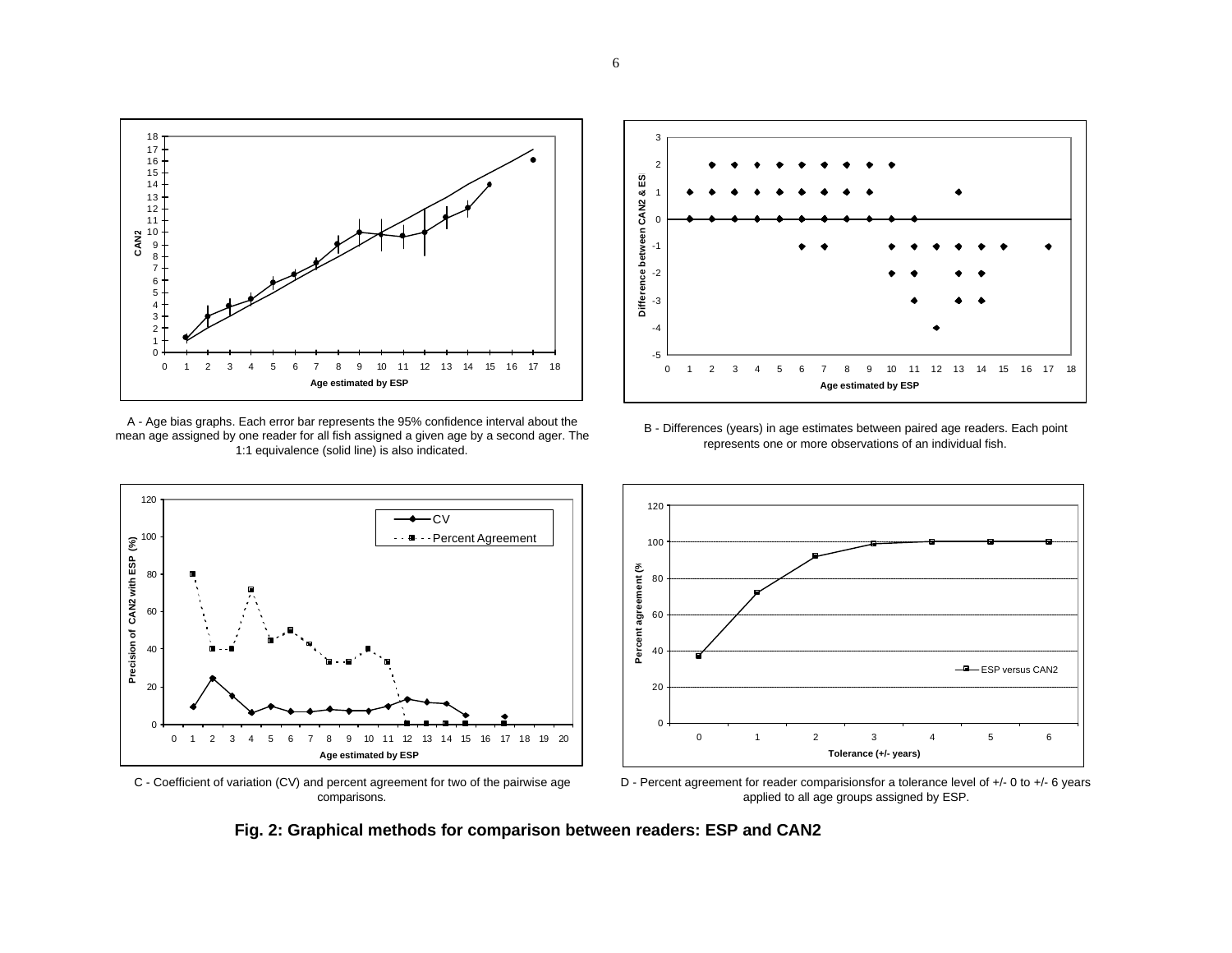

A - Age bias graphs. Each error bar represents the 95% confidence interval about the mean age assigned by one reader for all fish assigned a given age by a second ager. The 1:1 equivalence (solid line) is also indicated.

 $\rightarrow$  CV

**Percent Agreement** 



B - Differences (years) in age estimates between paired age readers. Each point represents one or more observations of an individual fish.





0 1 2 3 4 5 6 7 8 9 10 11 12 13 14 15 16 17 18 19 20 **Age estimated by ESP**

 $\Omega$ 

20

40

60

**Precision of PRT1 with ESP (%)**

80

100

120

D - Percent agreement for reader comparisionsfor a tolerance level of +/- 0 to +/- 6 years applied to all age groups assigned by ESP.

**Fig. 3: Graphical methods for comparison between readers: ESP and PRT1**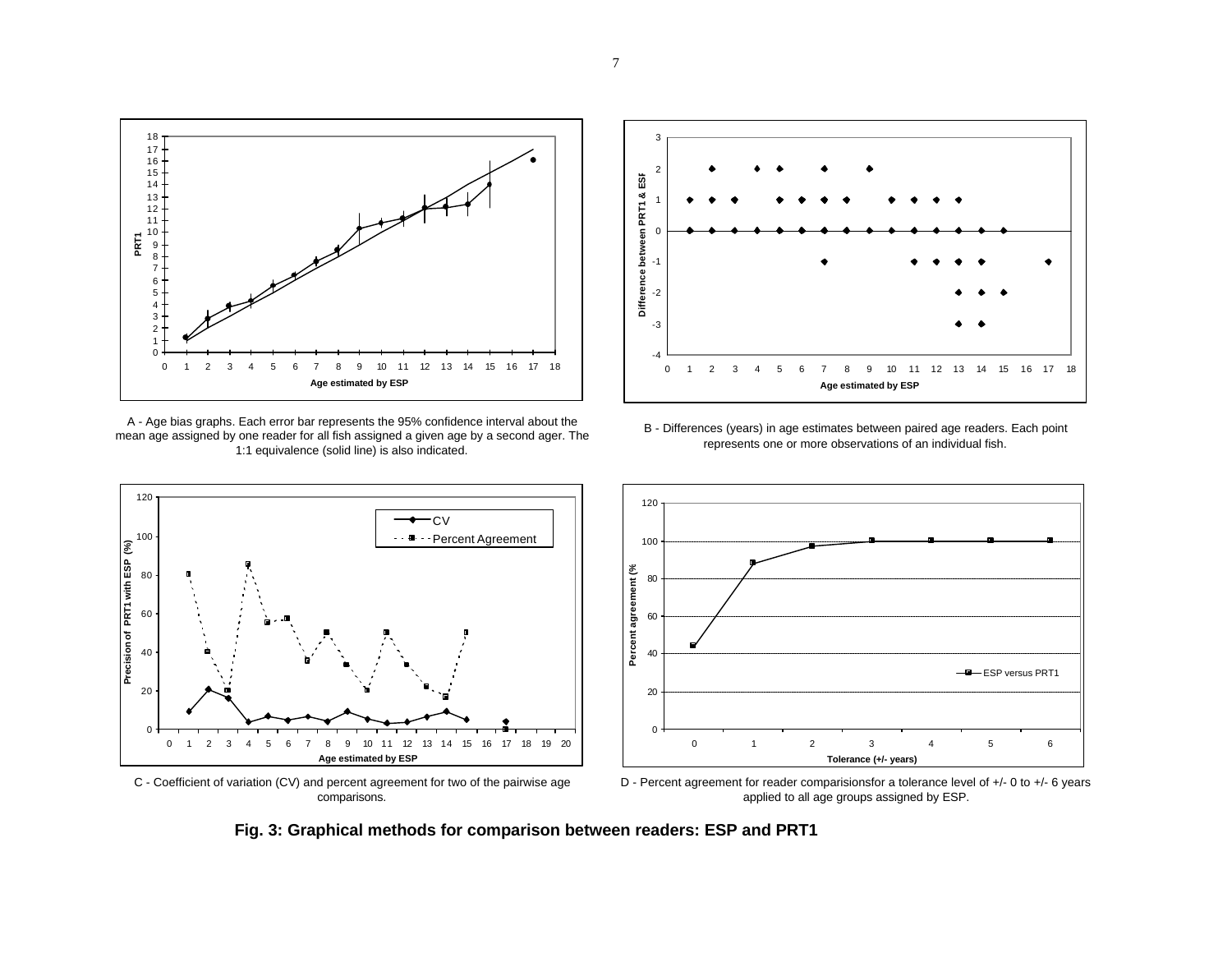

A - Age bias graphs. Each error bar represents the 95% confidence interval about the mean age assigned by one reader for all fish assigned a given age by a second ager. The 1:1 equivalence (solid line) is also indicated.



C - Coefficient of variation (CV) and percent agreement for two of the pairwise age comparisons.





D - Percent agreement for reader comparisionsfor a tolerance level of +/- 0 to +/- 6 years applied to all age groups assigned by ESP.

**Fig. 4: Graphical methods for comparison between readers: ESP and PRT2**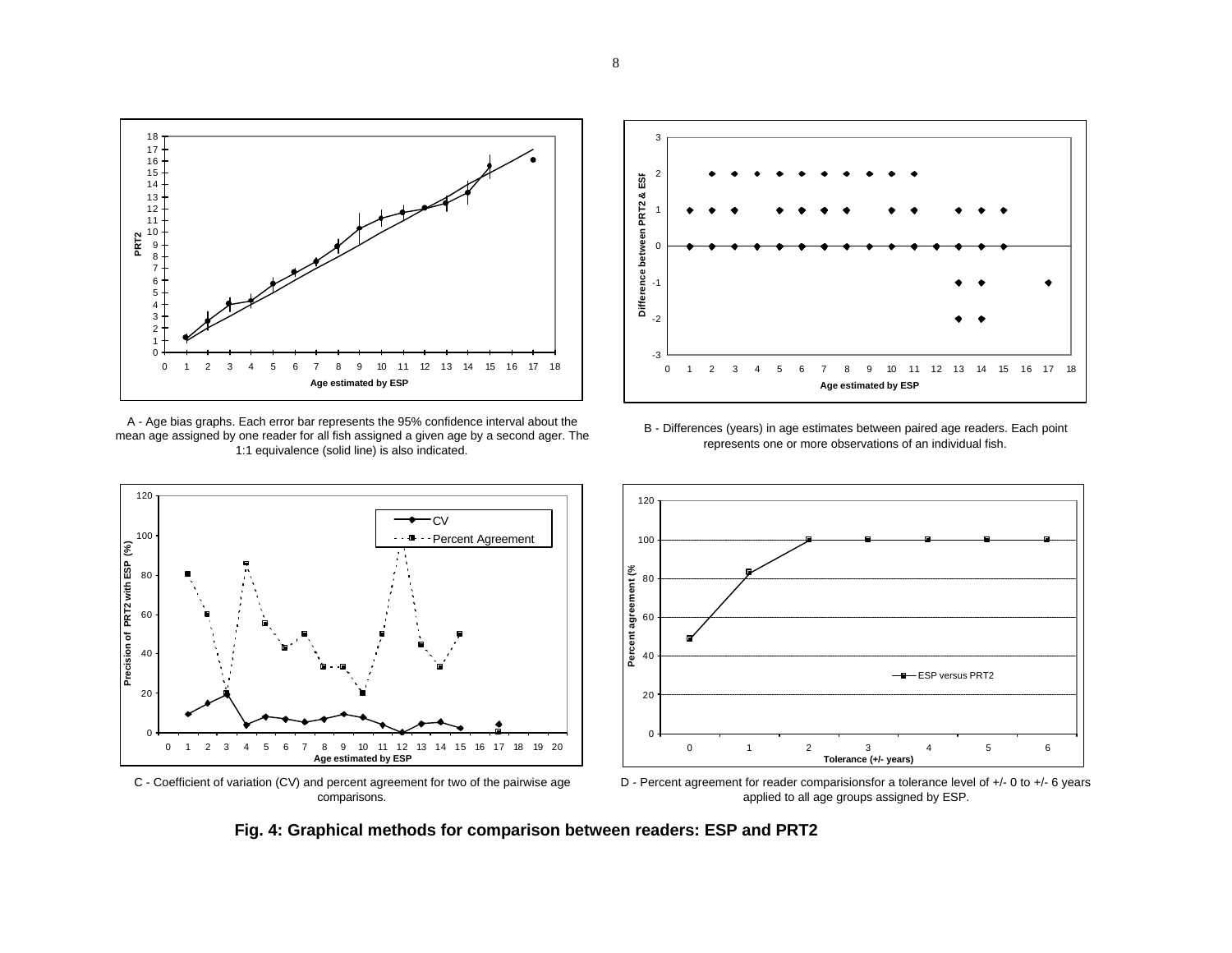

A - Age bias graphs. Each error bar represents the 95% confidence interval about the mean age assigned by one reader for all fish assigned a given age by a second ager. The 1:1 equivalence (solid line) is also indicated.



C - Coefficient of variation (CV) and percent agreement for two of the pairwise age comparisons.





D - Percent agreement for reader comparisionsfor a tolerance level of +/- 0 to +/- 6 years applied to all age groups assigned by CAN1.

**Fig. 5: Graphical methods for comparison between readers: CAN1 and CAN2**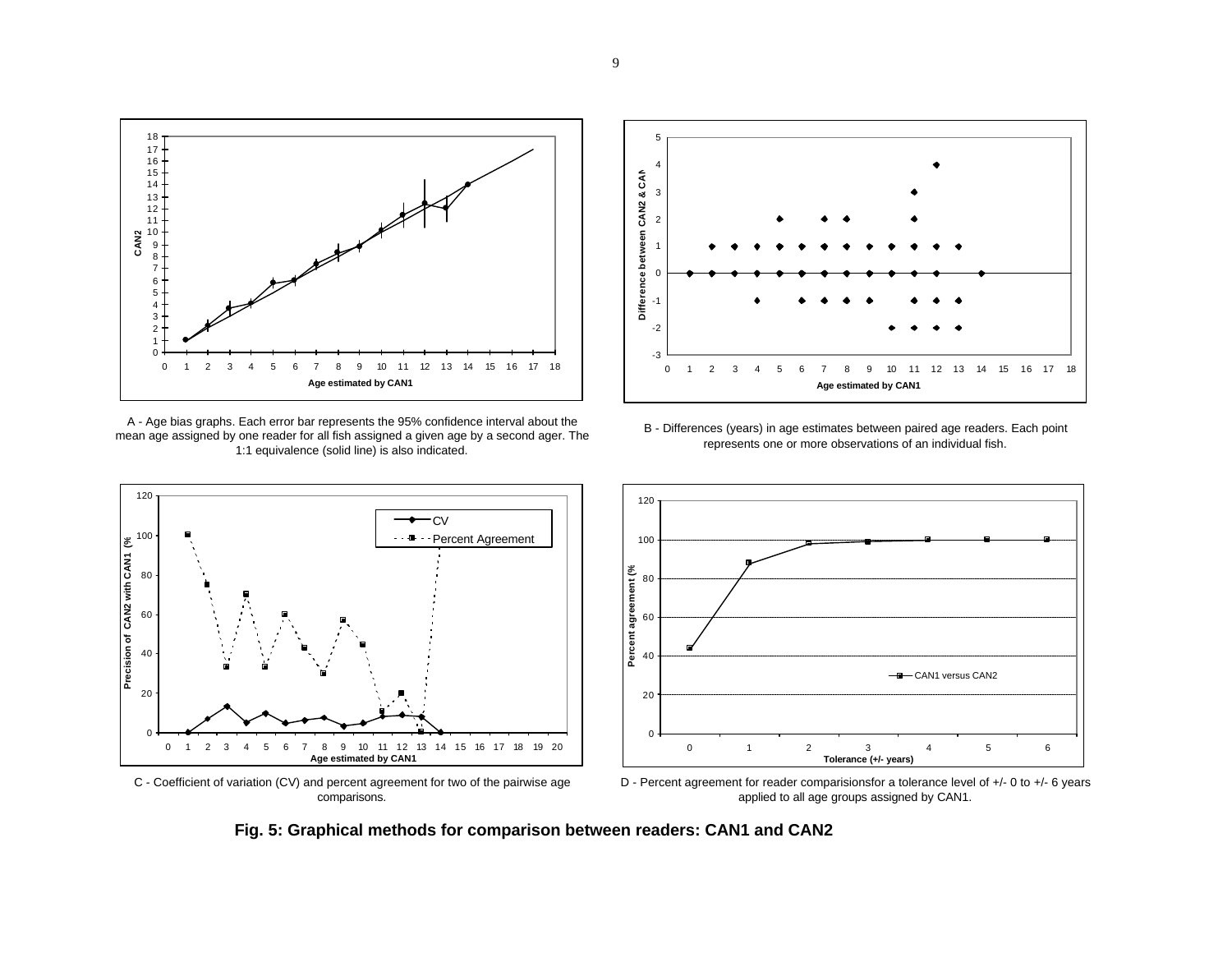

A - Age bias graphs. Each error bar represents the 95% confidence interval about the mean age assigned by one reader for all fish assigned a given age by a second ager. The 1:1 equivalence (solid line) is also indicated.





**Precision of PRT1 with CAN1 (%)**

C - Coefficient of variation (CV) and percent agreement for two of the pairwise age comparisons.



D - Percent agreement for reader comparisionsfor a tolerance level of +/- 0 to +/- 6 years applied to all age groups assigned by CAN1.

**Fig. 6: Graphical methods for comparison between readers: CAN1 and PRT1**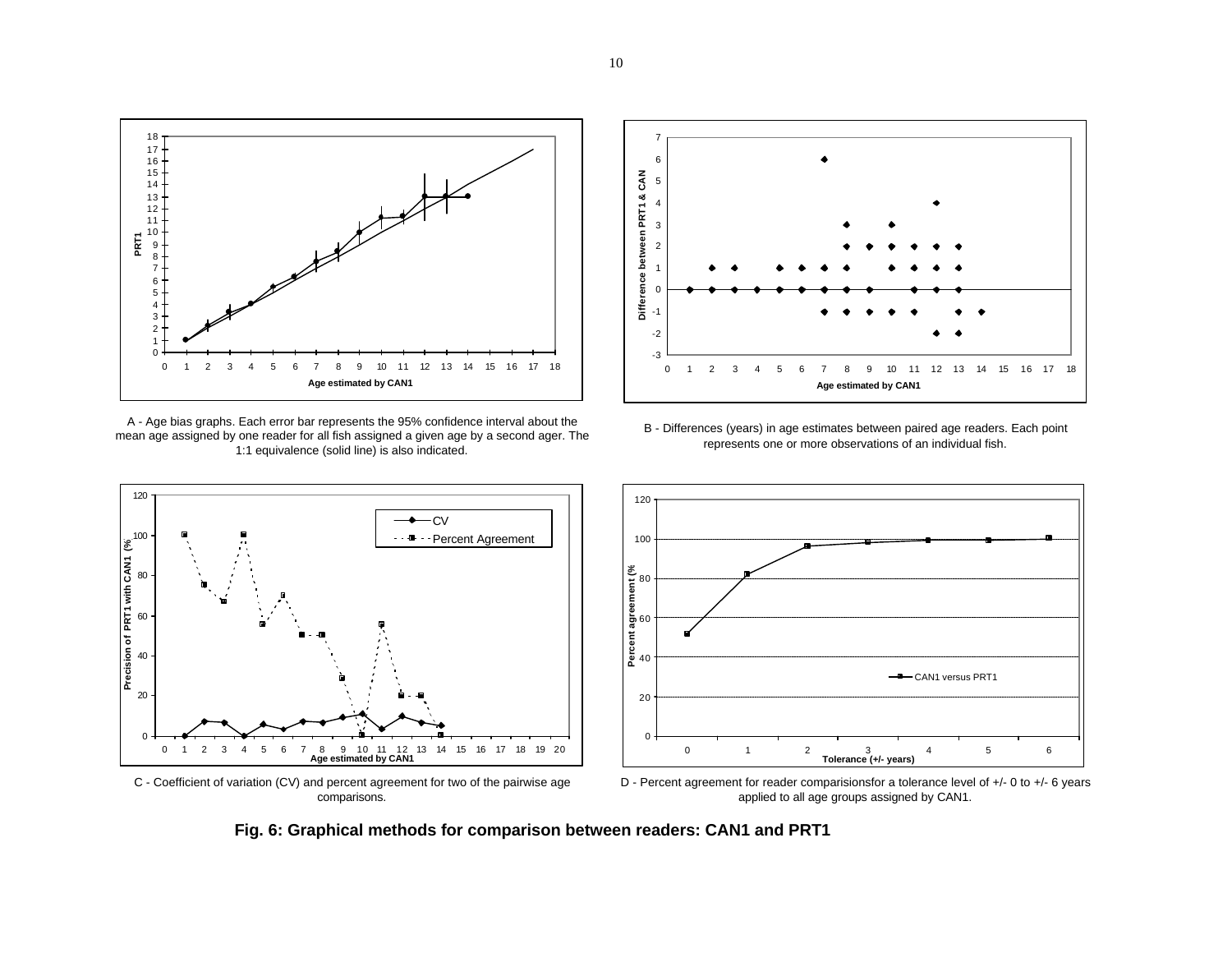

A - Age bias graphs. Each error bar represents the 95% confidence interval about the mean age assigned by one reader for all fish assigned a given age by a second ager. The 1:1 equivalence (solid line) is also indicated.



C - Coefficient of variation (CV) and percent agreement for two of the pairwise age comparisons.





D - Percent agreement for reader comparisionsfor a tolerance level of +/- 0 to +/- 6 years applied to all age groups assigned by CAN1.

**Fig. 7: Graphical methods for comparison between readers: CAN1 and PRT2**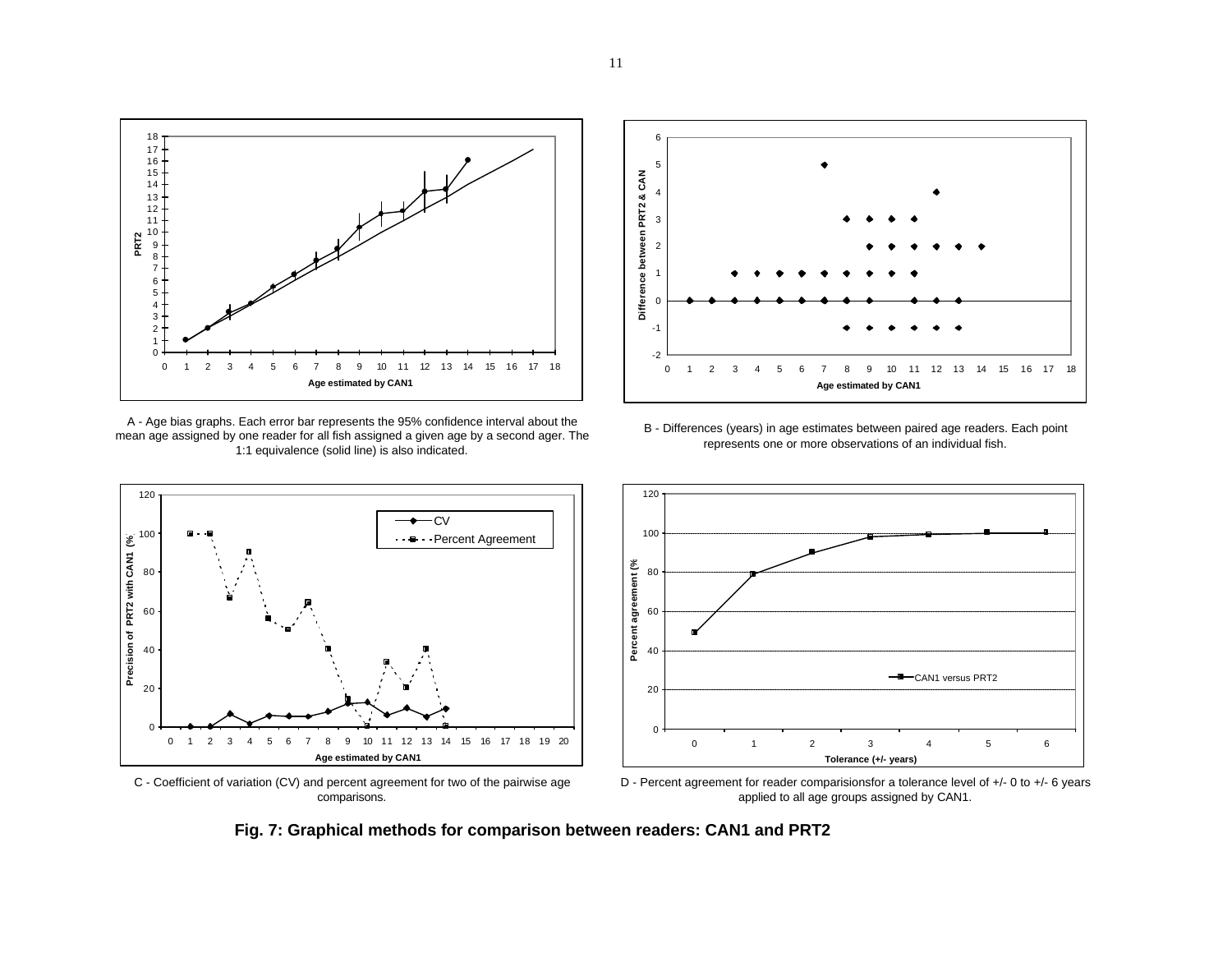

A - Age bias graphs. Each error bar represents the 95% confidence interval about the mean age assigned by one reader for all fish assigned a given age by a second ager. The 1:1 equivalence (solid line) is also indicated.

 $\longrightarrow$  CV

**Percent Agreement** 



B - Differences (years) in age estimates between paired age readers. Each point represents one or more observations of an individual fish.



C - Coefficient of variation (CV) and percent agreement for two of the pairwise age comparisons.

 1 2 3 4 5 6 7 8 9 10 11 12 13 14 15 16 17 18 19 20 **Age estimated by CAN2**

**Precision of PRT1 with CAN2 (%)**

D - Percent agreement for reader comparisionsfor a tolerance level of +/- 0 to +/- 6 years applied to all age groups assigned by CAN2.

**Fig. 8: Graphical methods for comparison between readers: CAN2 and PRT1**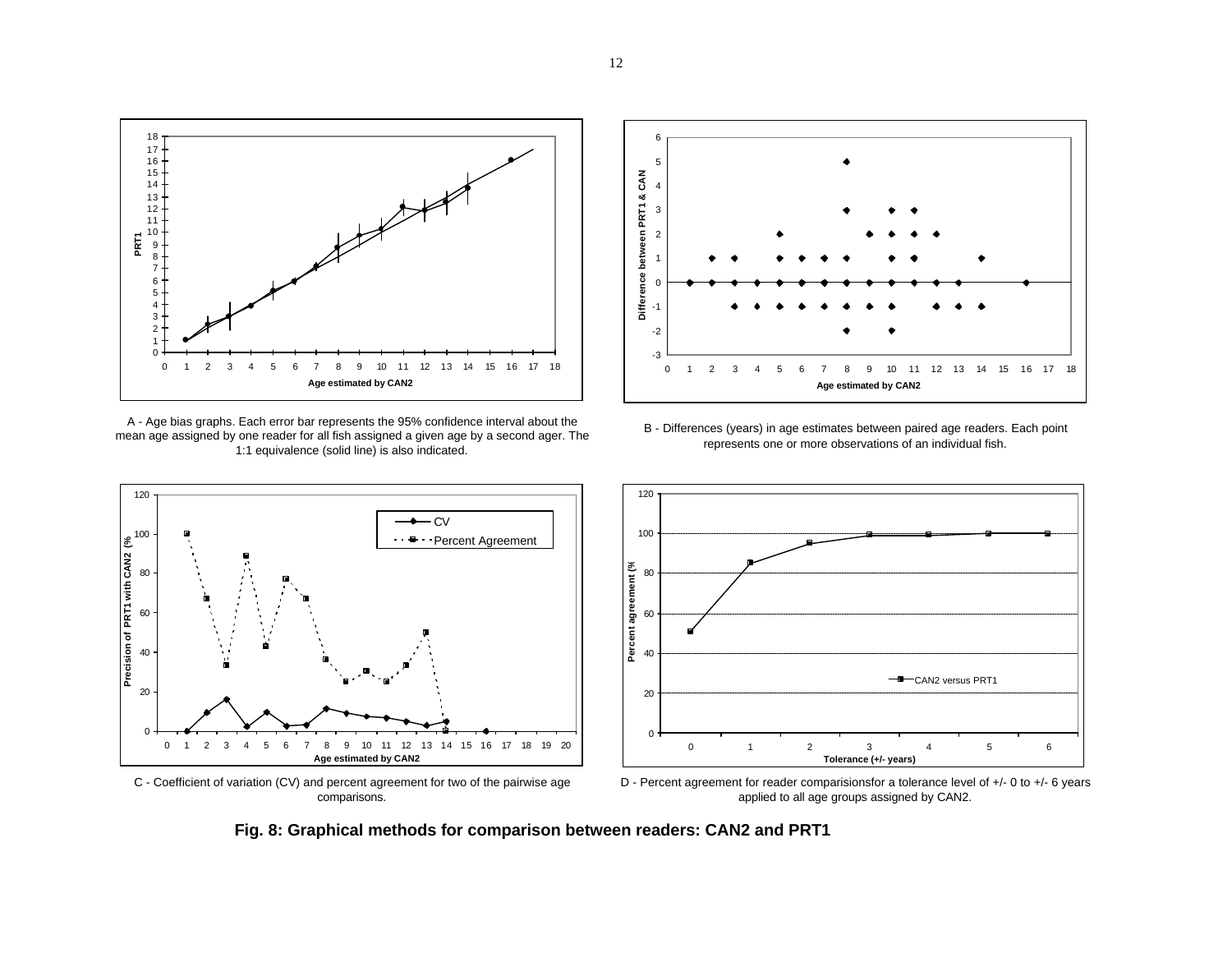

A - Age bias graphs. Each error bar represents the 95% confidence interval about the mean age assigned by one reader for all fish assigned a given age by a second ager. The 1:1 equivalence (solid line) is also indicated.



C - Coefficient of variation (CV) and percent agreement for two of the pairwise age comparisons.





D - Percent agreement for reader comparisionsfor a tolerance level of +/- 0 to +/- 6 years applied to all age groups assigned by CAN2.

**Fig. 9: Graphical methods for comparison between readers: CAN2 and PRT2**